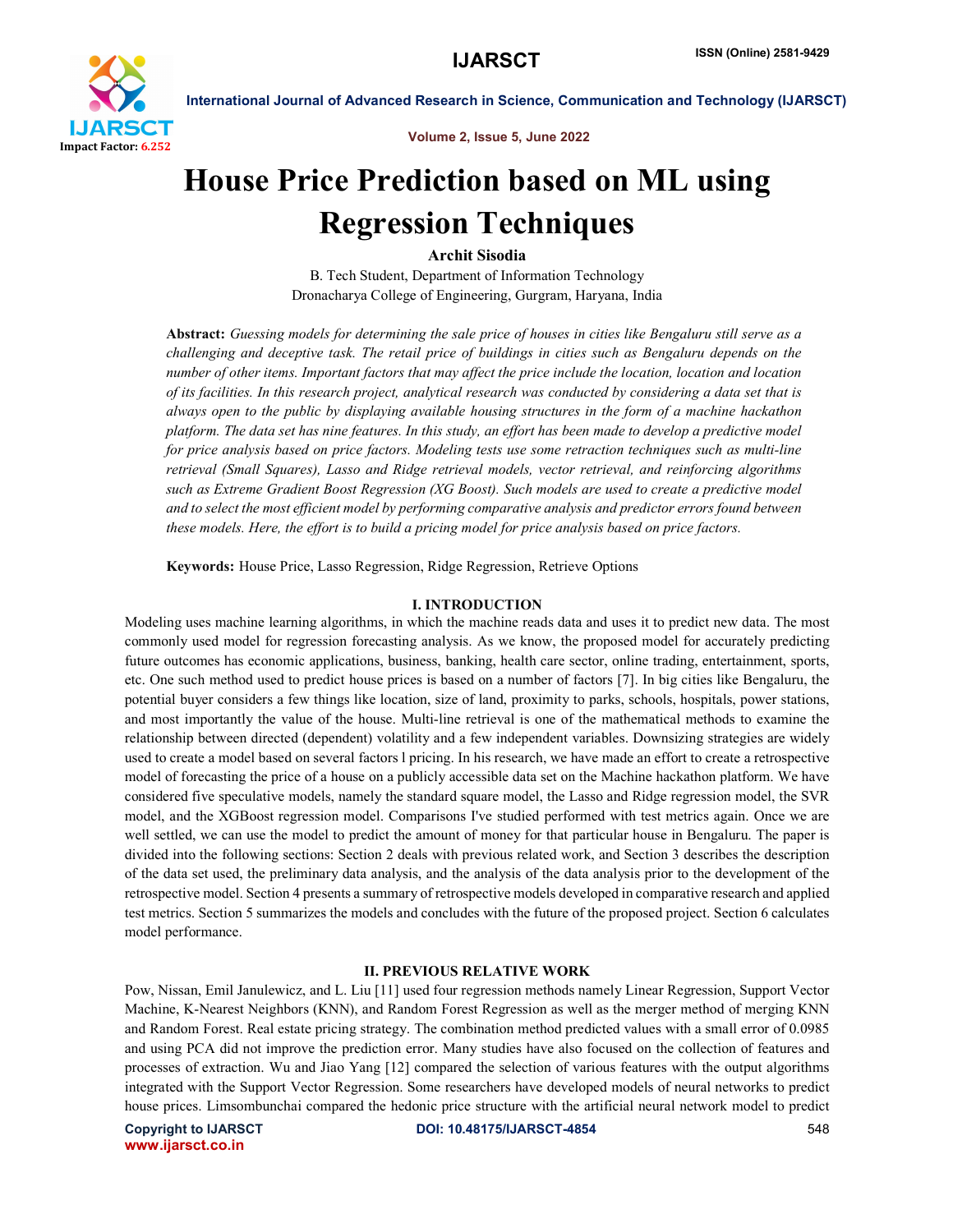

#### Volume 2, Issue 5, June 2022

house prices [13]. by comparison. They, therefore, concluded that the Artificial Neural Network works better compared to the Hedonic model. Jirong, Mingcang, and Liuguangyan use the decline in vector support (SVM) to predict house prices in China from 1993 to 2002. They used a genetic algorithm to configure the top parameters in the SVM retrieval model. The error scores obtained from the SVM retreat model were less than 4% [15]. Tay and Ho compared price forecasts between retractive analysis and neural network performance in predicting flat prices. It was concluded that the neural network model performed better than the descent analysis model with a total error of 3.9% [16].

# III. DATA UNDERSTANDING AND BEFORE PROCESSING

### 3.1 Data Description

Two sets of data-train sets and test data considered in the project were taken from the Machine Hackathon machine platform. Contains features that describe the location of a house in Bengaluru. There are 9 features in both data sets. Features can be defined as follows:

- 1. Location-defining location
- 2. Availability-when available or ready.
- 3. Price- Pro value per pro per lakhs.
- 4. Size- in BHK or Bedroom (1-10 or more)
- 5. Organization of which it is a part.
- 6. Total\_sqft building size in sqft.
- 7. Bath-No of bathrooms
- 8. Balcony- Balcony number
- 9. Location located in Bengaluru

It has 9 features available, we are trying to create retrospective models to predict the value of the house. We predicted the amount of test data set by retrieval models built into the train data set [8].

#### 3.2 Understanding the data and the basic EDA

The purpose is to create a model that can measure housing prices. We split the data set into tasks and target flexibility. In this section, we will try to understand the whole view of the original data set, with its original features, and then do a thorough analysis of the data set and try to get some useful observations. The train data set contains 11200 records with 9 variable definitions. In the test data set, there were approximately 1480 records with 9 variations. When constructing retrospective models it is often necessary to convert text elements into categories into numerical representations. Two of the most common ways to do this are to use a label codec or one hot code encoder. Encoding a python can be achieved through the use of a sklearn library. The label encoder includes labels with values between 0 and n-1. When the label repeats, it produces the same value as previously allocated [6]. One hot code coding refers to dividing a column that contains data into numerical categories into multiple columns depending on the number of categories present in that column. Each column contains a "0" or "1" corresponding to which column is placed [6]. This database includes multistage variables (both train and test sets) that you will need to create popular variables or use label code to convert to a number. This can be a false / dummy variable because they are the real holders of real flexibility and were created by us. Also, there are a lot of empty values available as well, so we will need to manage them properly. Bath features, price, and balcony are flexible numbers. Factors such as area\_type, total\_sqft, location, community, availability, and size appear as segmentation.

It can be seen that the distribution of prices is very distorted. Price ranges from 8 lakhs to 3600 lakhs. Most price is less than 500 lakhs. Kurtosis is a metaphor for whether a data set survives or has a simple tail compared to normal distribution. It was noted that manipulation and kurtosis were close to 8 and 108 respectively. As the price has positively diverted distribution; we used price log modification to analyze it further. After the log conversion is applied to the price fluctuations.

After incorporating log conversion in price volatility, we see that kurtosis and inclination decreased to 0.85628 and 1.34. We have considered a dual-scatter scatterplot that will allow us to visualize the pairing relationship and the relationship between different features as in Figure 3 The scatter structure helps us to see how well the data points are scattered. It helps to get a quick overview of how the data is distributed and whether it includes outsiders or not. In addition, we can

www.ijarsct.co.in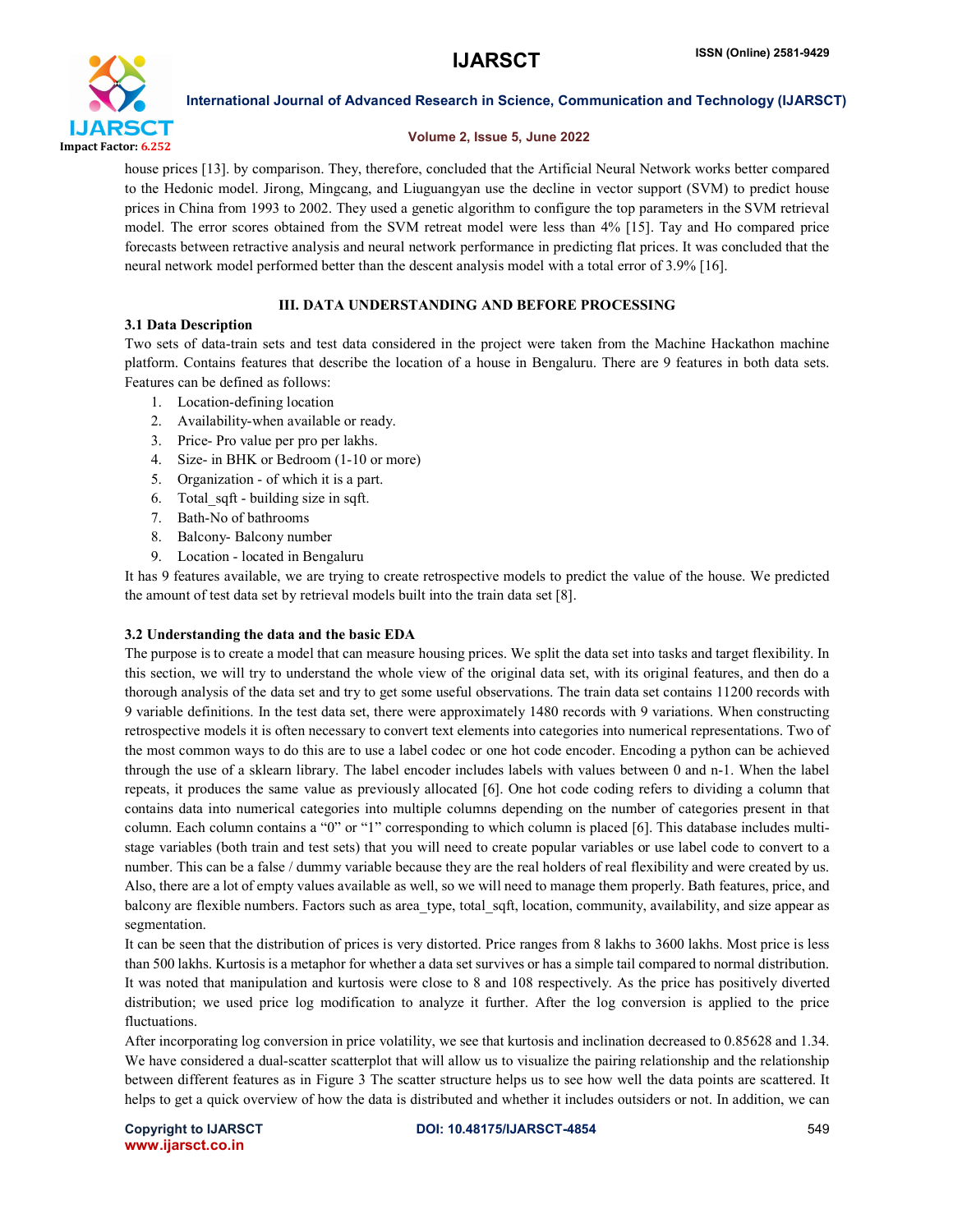

# Volume 2, Issue 5, June 2022

say from the histogram that price volatility (which we will be aware of using the original price conversion log) seems to be widely distributed but contains a few exceptions.



Fig.2. Double scatterplot between the value of the variable

www.ijarsct.co.in

# Copyright to IJARSCT DOI: 10.48175/IJARSCT-4854 550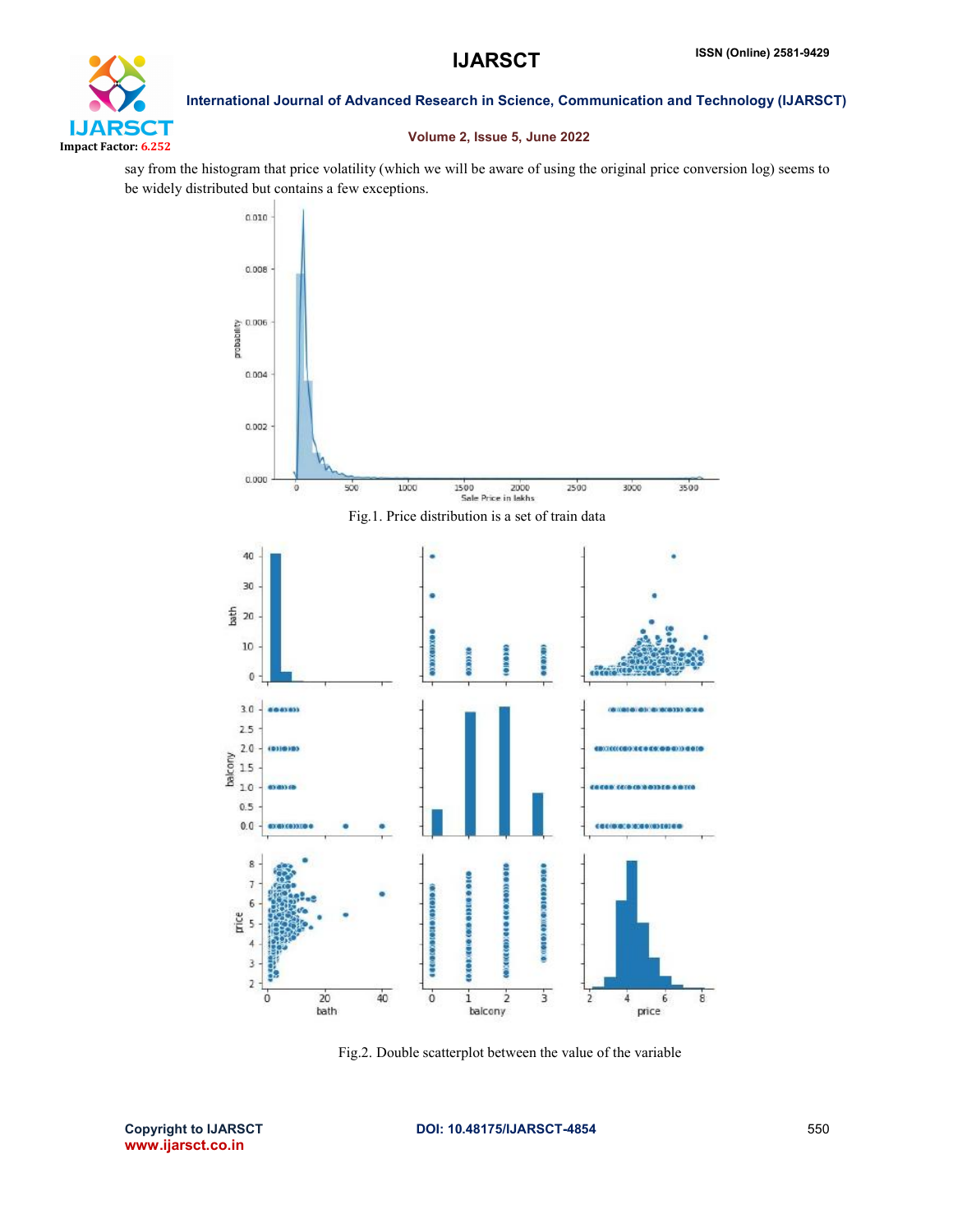

#### Volume 2, Issue 5, June 2022

# 3.3 Pre-data processing

Common steps in pre-data processing are:

- Converting class features into numerical variables to match the regression line model.
- Incorporating blank records with appropriate values.
- Data measurement
- Divide into train test sets.

Preliminary processing of data for each feature on the train and test data sets is summarized as follows:

- 1. Approximately 41% of public records are missing from the train data set; approximately 57% of records are not available in test data. The featured community is therefore reduced to both data sets as it does not add much to the model.
- 2. There are approximately 1305 different locations. One point data record is missing. Since the feature area is categorized, we use the Coding Label to convert the category into a numeric element.
- 3. Empty values present on balcony records approximately 609 data points set in mode (most probable value) '2' where empty values in test data were approximately 69 set in 2.
- 4. Empty values present in the bath records have been changed. set in mode (most possible value) '2 BHK' in both sets.
- 5. We note that all sqft records are not square footage in both data sets. Some of them are square yards, acres, perch, Gunther, and yards. Every data point in terms of total sqft is converted into square feet by making the necessary changes x Type\_of area has four categories: Upper area, building area, carpet area, and built-in area. We have changed dummy variables in both sets.

### IV. RETURN MODELS AND EVALUATION METRICS USED

Lineback regression is one of the most popular algorithms for mathematical and machine learning. The purpose of the regression line model is to determine the relationship between one or more factors (independent/descriptive/predictable variables) and the continuous target variable (dependent/response). If there is only one feature, the model is a simple line breakdown and if there are many features, the model is a multiple linear regression [8]

#### 4.1 Basic Linear Model

The formulation for the multiple regression model is

$$
Y = \alpha_{0} + \alpha_{1} X_{1} + \alpha_{2} X_{2} + \alpha_{3} X_{3} + \dots + \alpha_{p} X_{p}
$$

The assumptions in the model are x The error terms are normally distributed. x The error terms have constant variance. x The model carries out a linear relationship between the target variable and the functions. Her e the multiple regression models are developed by the least square approach (Ordinary Least Squares / OLS). The accuracy of the designed model is difficult to measure without evaluating its output on both train and test data sets. This can be achieved using an efficiency metric of some kind. It may be by measuring some type of error, fit's goodness, or some other useful calculation. For this study, we evaluated the model's performance using metrics: the coefficient of determination,2Radjusted 2Rand RMSE (Root Means Square Error). (Root Means Square Error), MLSE (Root Mean Squared Logarithmic Error).

- 1. RMSE: It can be defined as the standard sample deviation between the predicted values and the observed ones. It is to be noted that the unit of RMSE is the same as the dependent variable y. The lower RMSE values are indicative of a better fit model. If the model's primary object is a predicted ion then RMSE is a stronger measure [7].
- 2. R-squared and Adjusted R-squared: The R-square value provides a measure of how much the model replicates the actual results, based on the ratio of the total variation of outcomes as explained in the model.  $\frac{1}{11}$ niobservedpredictedniobservedpredictedyyyyR12122)()(1 The higher the R-squared, the better the model fits the data given. The R-squared value ranges from 0 to 1, representing the percentage of a squared correlation between the target variable's expected and real values. But in the case of multiple linear regressions, the Rsquared value may increase with increasing features even though the model is not improving. A related, Adjusted R-squared statistic can be used to address this disadvantage. This measures the model's goodness and penalizes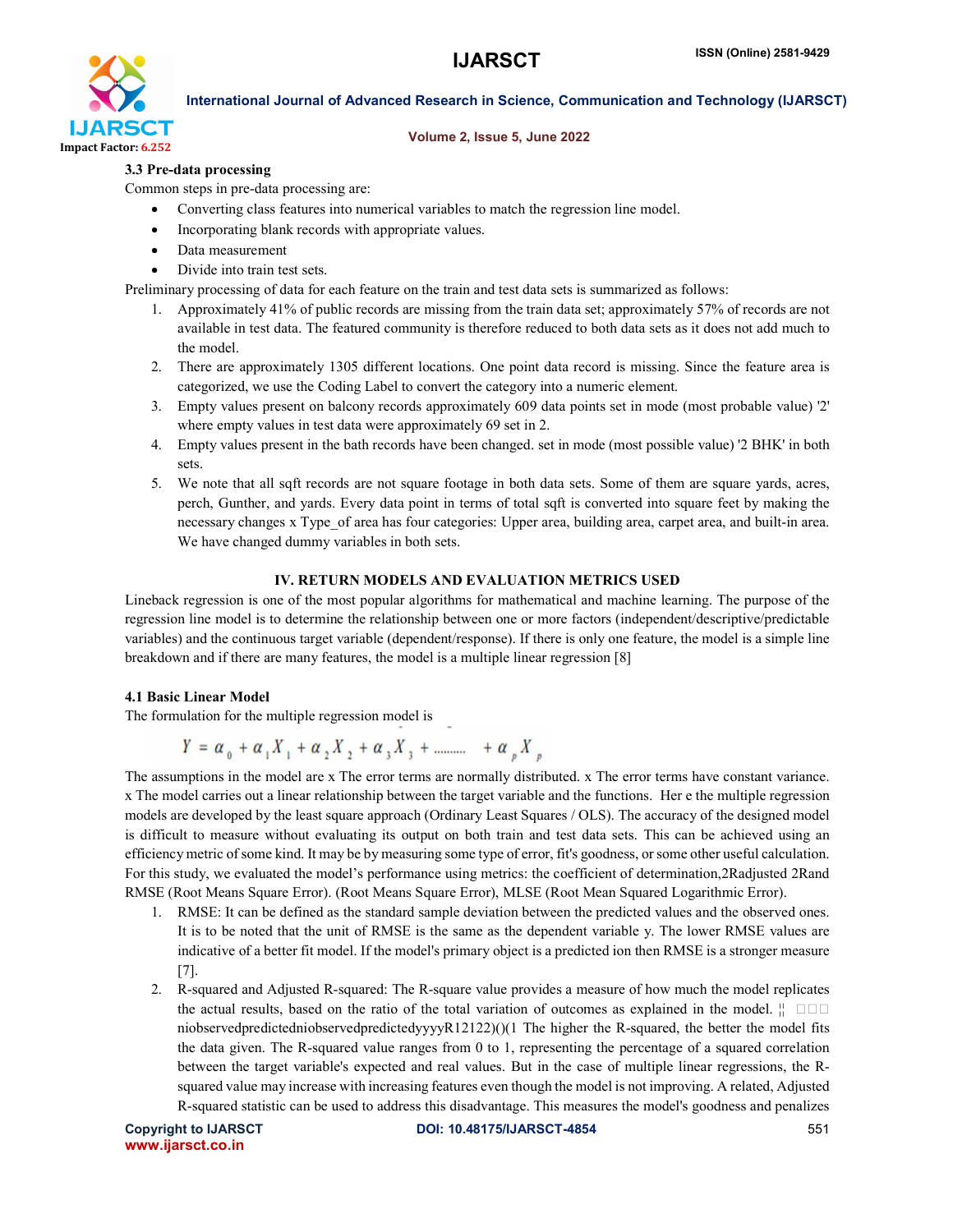

#### Volume 2, Issue 5, June 2022

the model to use more predictors.

3. RMS (Root Mean Squared Logarithmic Error): It is the root of a predicted logarithmic-transformed square error and log that converts real values. The name of the error can explode into a very high number of outsiders present in the case of RMSE, and in the case of RMLSE outsiders are greatly reduced so that impact is divided into training data into sub-train sets and test data. We are trying to build a backup model using OLS in python using the required SK-learn packages and scikit packages after pre-processing the data and separating test trains for the data set. We know that multi-collinearity is the result of many retrospective models with related predictions. Simply put, when a data set has a large number of predictions, few of these predictions may be highly correlated. The presence of high affinity between independent variables is called multi-collinearity. The presence of multicollinearity can disrupt the model. In addition to the linking matrix, to test this type of relationship between the variables we use, the variation inflation factor (VIF). It measures the magnitude of multi-collinearity. It is described as follows:

$$
VIF = \frac{1}{1 - R^2}
$$

There are many ways to deal with multicollinearity. One simple strategy for dumping flexibility in a highly structured model structure with the help of the p-statistic and the Fluctuation and Depreciation feature. The threshold value of VIF is 5. VIF greater than 5 requires further investigation to assess the effect of multicollinearity [7]. Considering all of the above metrics, we try to build a basic model of regression. The model found is as follows:

### 4.2 Ridge Regression

Ridge Rotation Model is a standard model, in which additional variations (tuning parameters) are added and developed to address the impact of multiple variations on line regression commonly referred to as noise in mathematical contexts. In mathematical form, the model can be expressed as  $y = xb + e$  Here, y is the dependent variable x refers to the elements of the matrix form and b refers to the coefficients of regression and e represents the residual. Based on this, the variables are made equal by removing the positive traits and separating them from their normal deviations. The tuning function defined as  $\lambda$  is then shown as an orderly element in the ridge retraction model. If the value  $\Box$  is greater then the sum of the remaining squares appears to be zero. If it is below the solutions correspond to a small square method.  $\lambda$  is obtained using a method called cross-validation. Ridge retreat reduces the coefficients to negligibly lower prices even though they are less expensive.

#### 4.3 Lasso Regression

It is similar to the retreat of the ridge, except that it varies in the values of r regularisation n. The total e-values of the reversal coefficients are considered. It even sets the coefficients to zero to completely reduce errors. So the choice of features is due to the retreat of the lasso. Equation of the aforementioned ridge, section 'e' has whole values instead of square values [5]. It should be noted that the Lasso regression process is computationally more robust than the Ridge regression method. We performed the opposite grid-search verification to adjust the hyper parameter of λ customization. We selected the maximum hyper-parameter and found 0.001 as the best value.

#### 4.4 SVR (Support Vector Regression)

With a simple line deviation we try to minimize the error, while in SVR we try to put his error within a certain limit. It is a retrieval algorithm and uses the same method of Support Vector Machines (SVM) for descent analysis [10]. Repression data contains real continuous numbers. To fit such type of data, the SVR model measures the best values with a given gene called ε tube (epsilon-tube, ε indicating tube width) by considering the model complexity and error level.

# 4.5 The XGBoost Regression Model

XGBoost represents an extremely gradient upgrade which is a very effective retrofit or partition problem. It is a treebased algorithm that uses a gradient growth framework. It provides features that have a significant impact on model performance. This process helps to develop a model with less variability and greater stability.